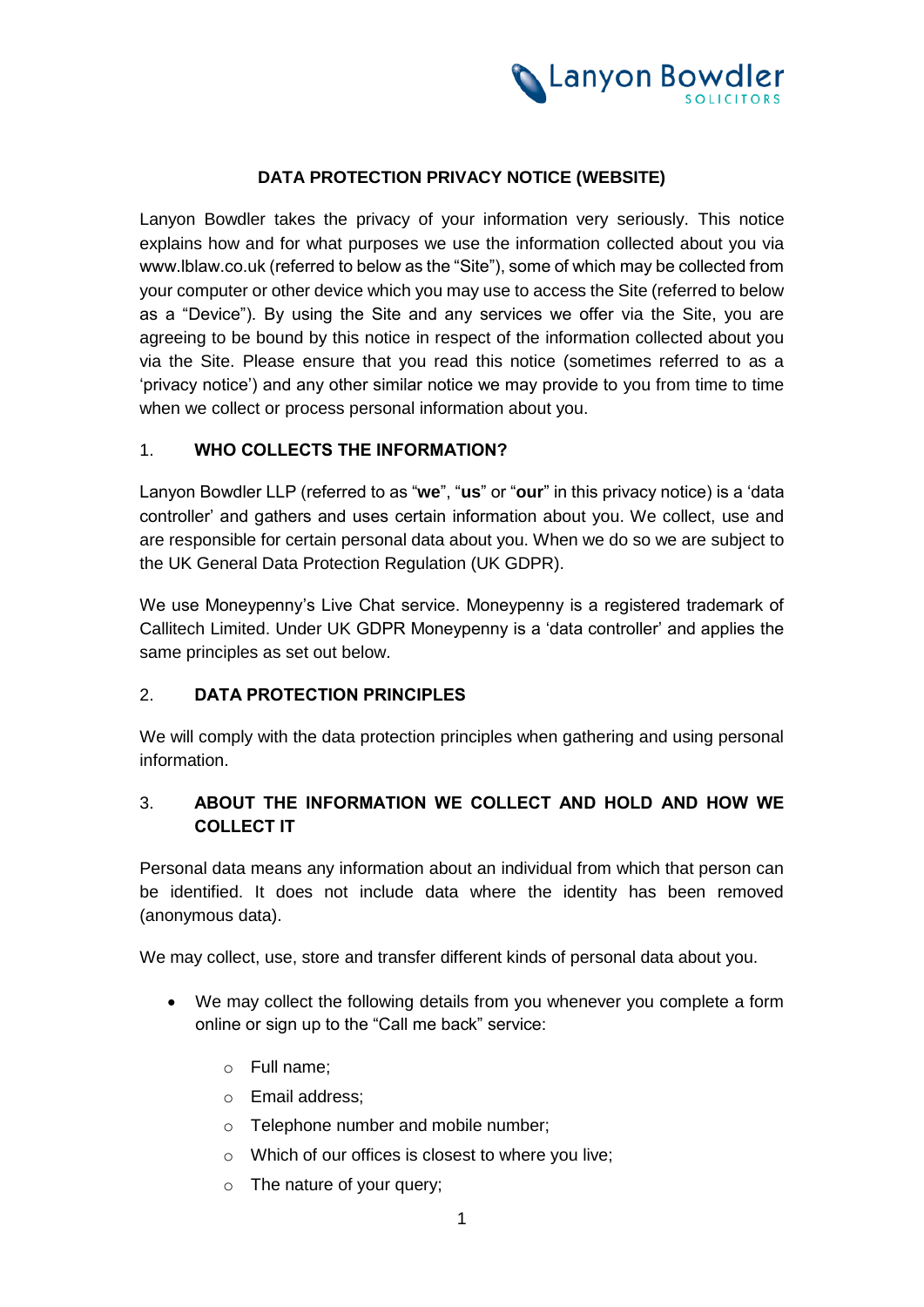

- o The source from which you obtained information about Lanyon Bowdler.
- If you request a quote for a residential property matter we will collect the following information:
	- o Type of transaction (sale, purchase etc)
	- o Location of property
	- o The price you are buying or selling for
	- o Type of ownership
- If you request information about our employment services for employers we may also collect the following information:
	- o Business type
	- o Turnover
	- o Number of employees
	- o Annual payroll figure
	- o Details of any tribunal claims
- If using our Live Chat service, hosted by Moneypenny, you will be asked for various personal information including contact details and a brief summary of your enquiry.
- When you visit the Site our web server automatically records your IP address.
- When you visit the Site we may store some information (commonly known as a "cookie") on your Device. Cookies are small text files that a website transfers to the hard drive on your Device to store and sometimes track information about you. Cookies are specific to the server that created them and cannot be accessed by other servers, which means that they cannot be used to track your movements around the web. Passwords and credit card numbers are not stored in cookies. A cookie helps you get the best out of the Site and helps us to provide you with a more customised service. We use persistent cookies (also know as "tracking cookies") on the Site which collects information about how you use our Site. These cookies are stored on your Device between browsing sessions. They enable us to recognise you on you return, to remember your preferences and to tailor services to you.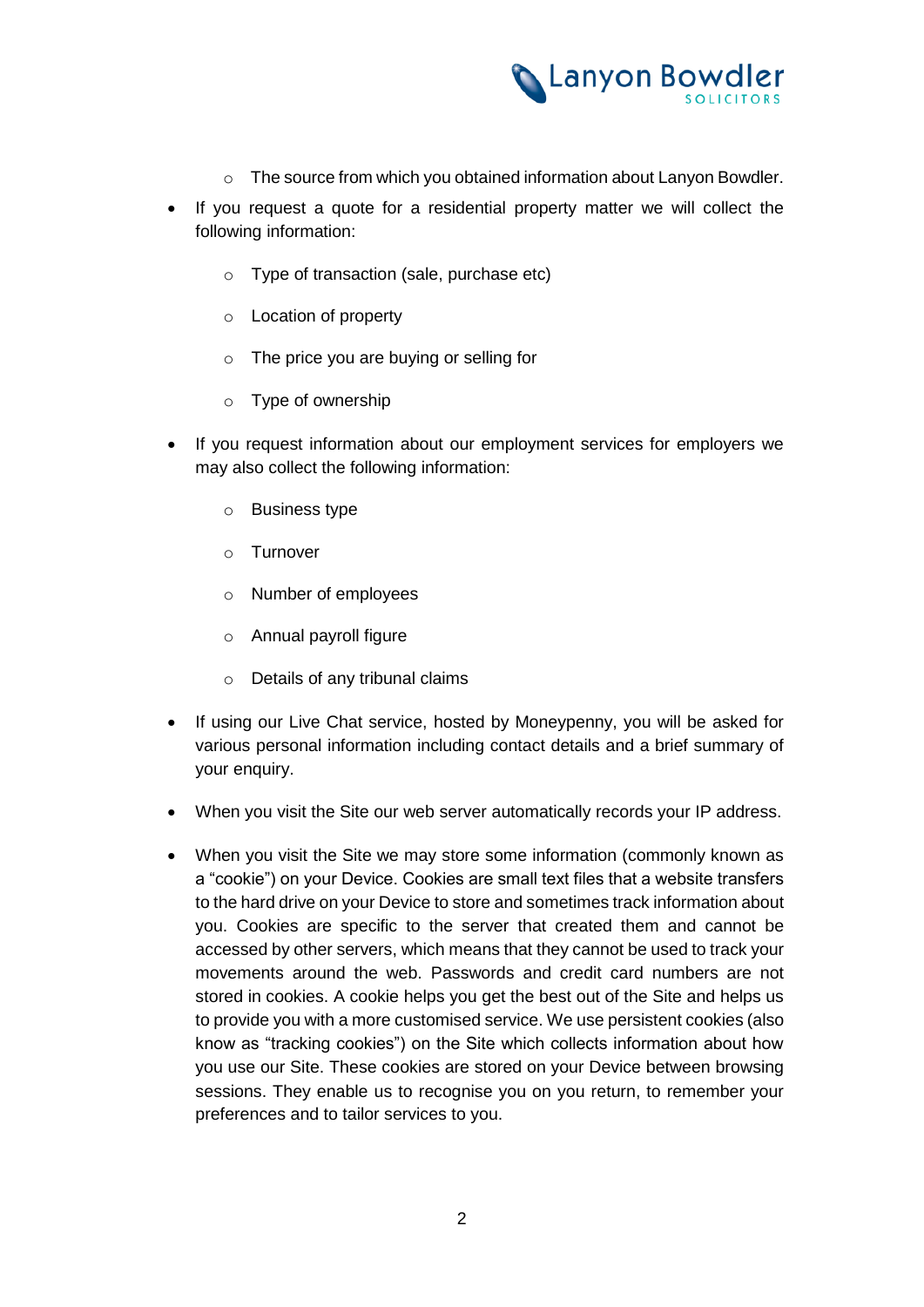

 We may also gather other non-personal information (from which we cannot identify you) such as the type of your internet browser which we use to provide you with a more effective service.

We seek to ensure that our information collection and processing is always proportionate. We will notify you of any changes to information we collect or to the purposes for which we collect and process it.

Although it is not compulsory to give us the personal data set out above, if you do not then we may not be able to provide you with the full range of services the Site has to offer.

You can block or erase cookies from your Device if you want to (your browser's help screen or manual should tell you how to do this), but certain parts of the Site are reliant on the use of cookies to operate and may not work correctly if you set your browser not to accept cookies. More information about cookies, including how to block them or delete them, can be found at [www.AboutCookies.org.](http://www.aboutcookies.org/)

# 4. **HOW AND WHY WE USE YOUR PERSONAL DATA**

Under data protection law, we can only use your personal data if we have a proper reason for doing so, e.g.:

- to comply with our legal and regulatory obligations;
- for the performance of our contract with you or to take steps at your request before entering into a contract;
- for our legitimate interests or those of a third party; or
- where you have given consent.

A legitimate interest is when we have a business or commercial reason to use your information, so long as this is not overridden by your own rights and interests.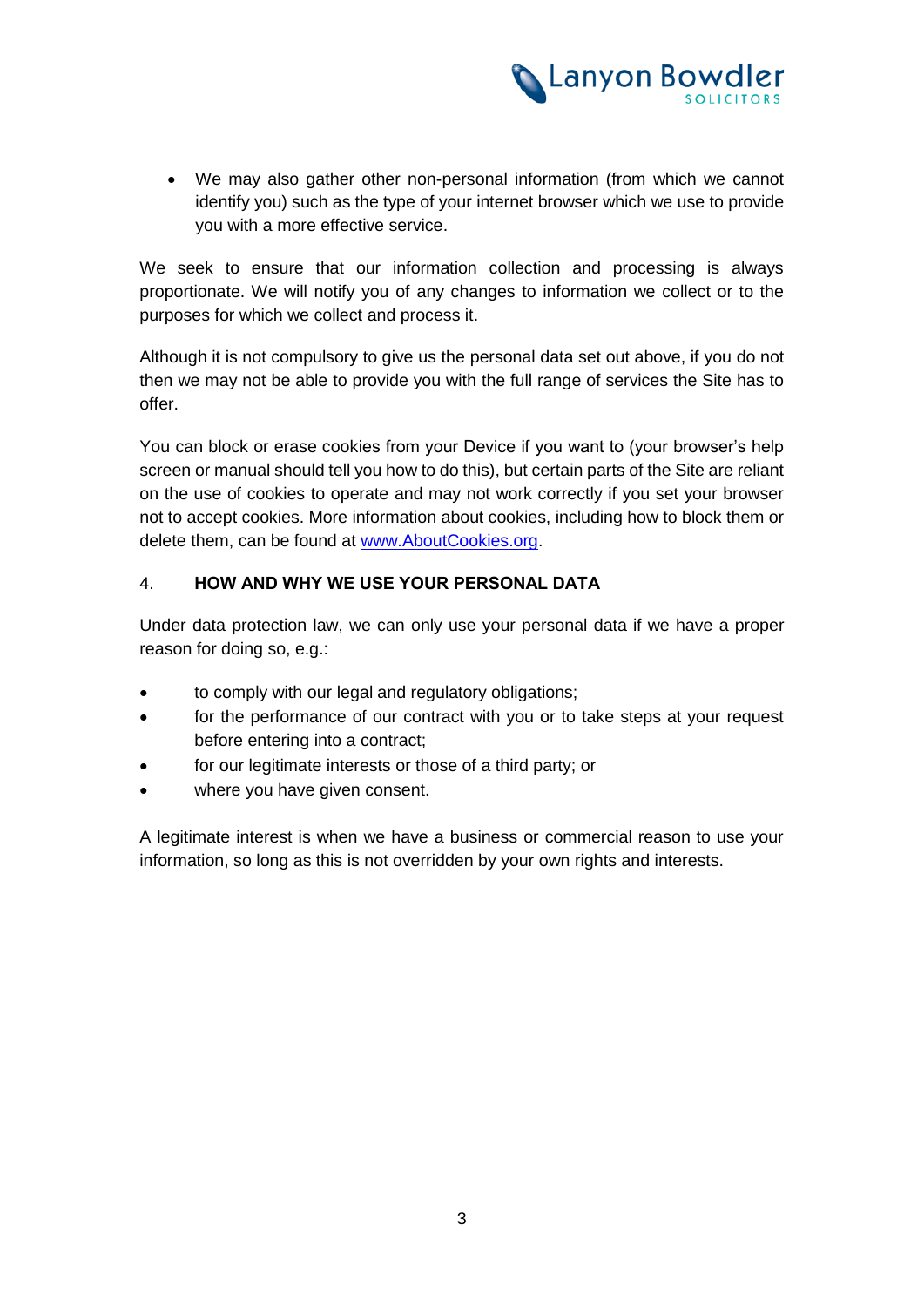

The table below explains what we use (process) your personal data for and our reasons for doing so:

| What we use your personal data for                                                                                                     | Our reasons                                                                                                                  |
|----------------------------------------------------------------------------------------------------------------------------------------|------------------------------------------------------------------------------------------------------------------------------|
| Processing requests for services submitted<br>by you                                                                                   | For the performance of our contract<br>with you or to take steps at your<br>request before entering<br>into<br>a<br>contract |
| Carrying out marketing analysis<br>and<br>making general improvements to the Site                                                      | For our legitimate interests i.e. to<br>enable us better to promote our<br>services, and enhance and improve<br>the Site     |
| Tracking how our Site is used and to<br>improve and update our content and better<br>target our marketing and advertising<br>campaigns | For our legitimate interests i.e. to<br>enable us better to promote our<br>services, and enhance and improve<br>the Site     |
| Customising the Site and its content to your<br>particular preferences and to make your<br>use of the site more efficient              | For our legitimate interests i.e. to<br>enable us better to promote our<br>services, and enhance and improve<br>the Site     |
| Sending<br>you information<br>about<br>our<br>services                                                                                 | For our legitimate interests i.e. to<br>promote our<br>business<br>and<br>the<br>services we provide                         |
| Notifying you of any changes to the Site<br>and services which may affect you                                                          | For our legitimate interests i.e. to<br>enable us better to promote our<br>services, and enhance and improve<br>the Site     |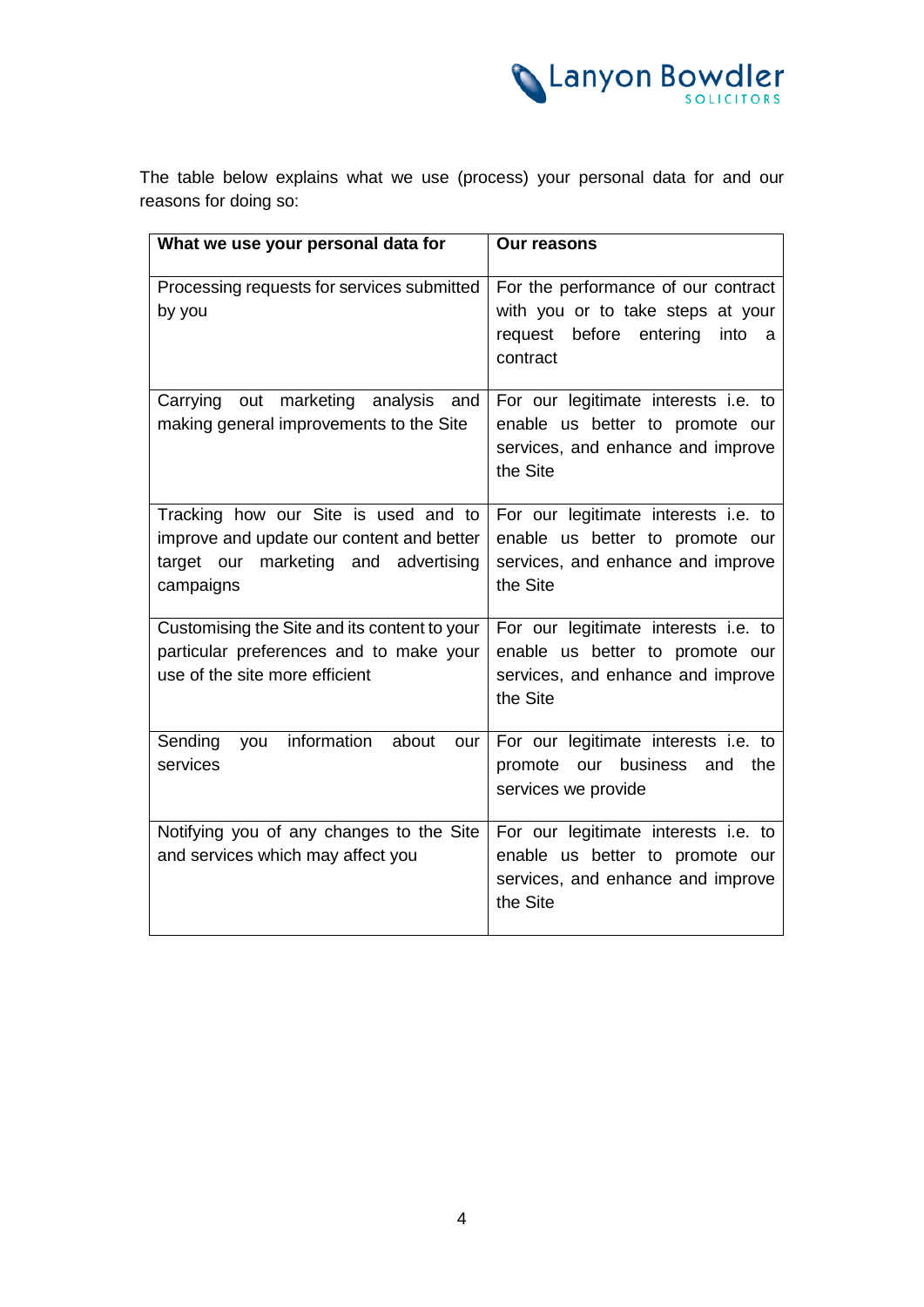

# 5. **GOOGLE ANALYTICS**

We use Google Analytics which uses cookies to help us analyse how you use the Site. Google Analytics is a web analytics service provided by Google LLC who are based in the USA. As a result, information generated by the cookie about your use of our Site (including your IP address) will be transmitted to and stored by Google on servers in the USA. Google may transfer this information to third parties where required to do so by law, or where such third parties process the information on Google's behalf. Google undertakes not to associate your IP address with any other data held by Google.

Google Analytics counts the number of visitors and tells us things about their behaviour overall. The cookies collect information in an anonymous form, including the number of visitors to the Site, where they came from and the pages they visited. We use the information to compile reports and help us improve the Site.

More information about Google's privacy policy can be found at [https://privacy.google.com/businesses/compliance/#?modal\\_active=none](https://privacy.google.com/businesses/compliance/#?modal_active=none)

## 6. **DISCLOSURES OF YOUR PERSONAL DATA**

- 6.1 We will only disclose your Personal Information without your permission in the following circumstances:
	- 6.1.1 If we are required by law to do so (for example, if required to do so by a court order, the government or other law enforcement agencies or for the purposes of investigation and/or prevention of fraud or other crime or where it is necessary for the purpose of, or in connection with, legal proceedings or in order to exercise or defend legal rights.
	- 6.1.2 If you accept an invitation to an event or promotional activity run by us in connection with trusted professional third parties, and your name is included on an attendee list which is shared with the third parties or other guests. If this arises, any third parties will only have access to the names of the attendees. Contact details and other Personal Information will not be shared or disclosed to any third parties, cohosts or other guests without your agreement.
	- 6.1.3 If you use our translation service, the translation is provided by a third party translation company, who will take the information from you and share it with us.
	- 6.1.4 Service providers who provide IT and system administration services to us may have access to the data in the course of providing their services to us.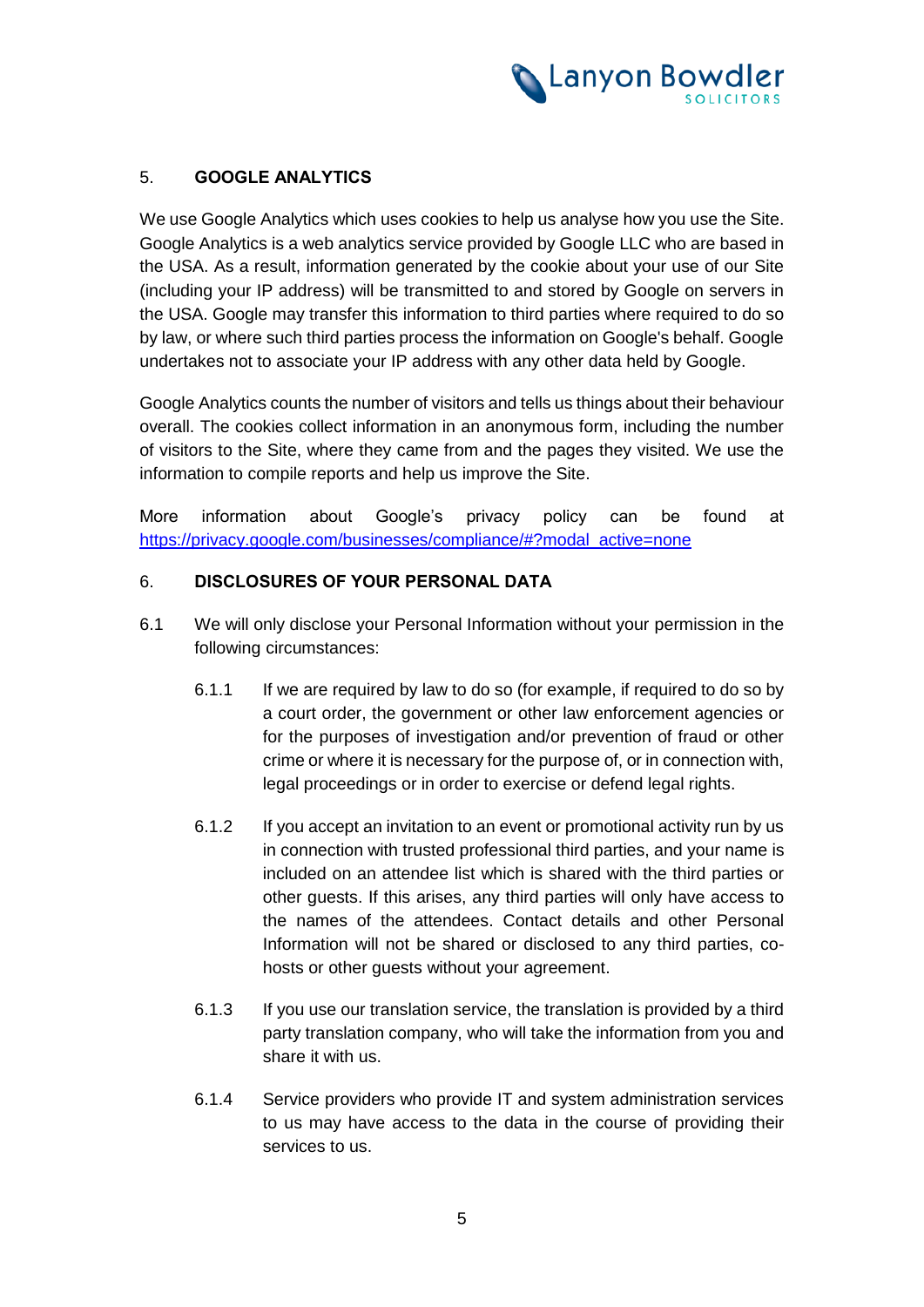

# 6.1.5 In the ordinary course of using Google Analytics (as described above)

We require all third parties to respect the security of your personal data and to treat it in accordance with the law. We do not allow our third-party service providers who are data processors to use your personal data for their own purposes and only permit them to process your personal data for specified purposes and in accordance with our instructions.

## 7. **INTERNATIONAL TRANSFERS OF INFORMATION**

Apart form our use of Google Analytics (as described above) we do not ordinarily transfer your personal data outside the UK

Under data protection law, we can only transfer your personal data to a country or international organisation outside the UK where:

1. the UK government has decided the particular country or international organisation ensures an adequate level of protection of personal data (known as an 'adequacy decision');

2. there are appropriate safeguards in place, together with enforceable rights and effective legal remedies for data subjects; or

3. a specific exception applies under data protection law

These are explained below.

## **(a) Adequacy decision**

We may transfer your personal data to certain countries, on the basis of an adequacy decision. These include:

1. all European Union countries, plus Iceland, Liechtenstein and Norway (collectively known as the 'EEA');

2. Gibraltar; and

3. Andorra, Argentina, Canada, Faroe Islands, Guernsey, Israel, Isle of Man, Japan, Jersey, New Zealand, Switzerland and Uruguay.

The list of countries that benefit from adequacy decisions will change from time to time. We will always seek to rely on an adequacy decision, where one exists.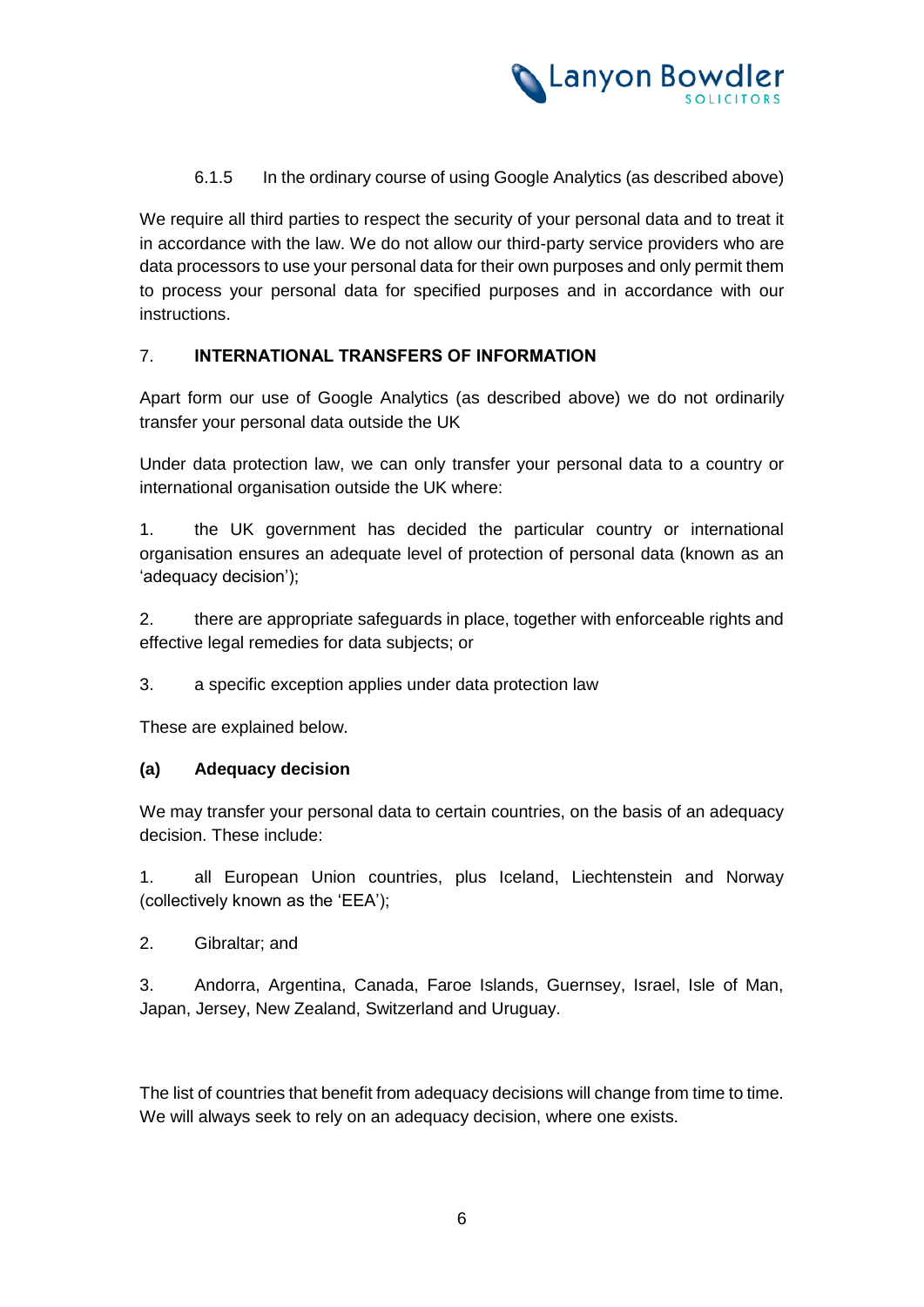

Other countries or international organisations we are likely to transfer personal data to do not have the benefit of an adequacy decision. This does not necessarily mean they provide poor protection for personal data, but we must look at alternative grounds for transferring the personal data, such as ensuring appropriate safeguards are in place or relying on an exception, as explained below.

# **(b) Transfers with appropriate safeguards**

Where there is no adequacy decision, we may transfer your personal data to another country or international organisation if we are satisfied the transfer complies with data protection law, appropriate safeguards are in place, and enforceable rights and effective legal remedies are available for data subjects.

The safeguards will usually include using legally-approved standard data protection contract clauses. In relation to transfers between offices or other companies within a group, the safeguards may instead include legally binding rules and policies (known as binding corporate rules), which have been approved by the UK data protection regulator.

# **(c) Transfers under an exception**

In the absence of an adequacy decision or appropriate safeguards, we may transfer personal data to a third country or international organisation where an exception applies under data protection law, e.g.:

1. you have explicitly consented to the proposed transfer after having been informed of the possible risks;

2. the transfer is necessary for the performance of a contract between us or to take pre-contract measures at your request;

3. the transfer is necessary for a contract in your interests, between us and another person; or

4. the transfer is necessary to establish, exercise or defend legal claims

We may also transfer information for the purpose of our compelling legitimate interests, so long as those interests are not overridden by your interests, rights and freedoms. Specific conditions apply to such transfers and we will provide relevant information if and when we seek to transfer your personal data on this ground.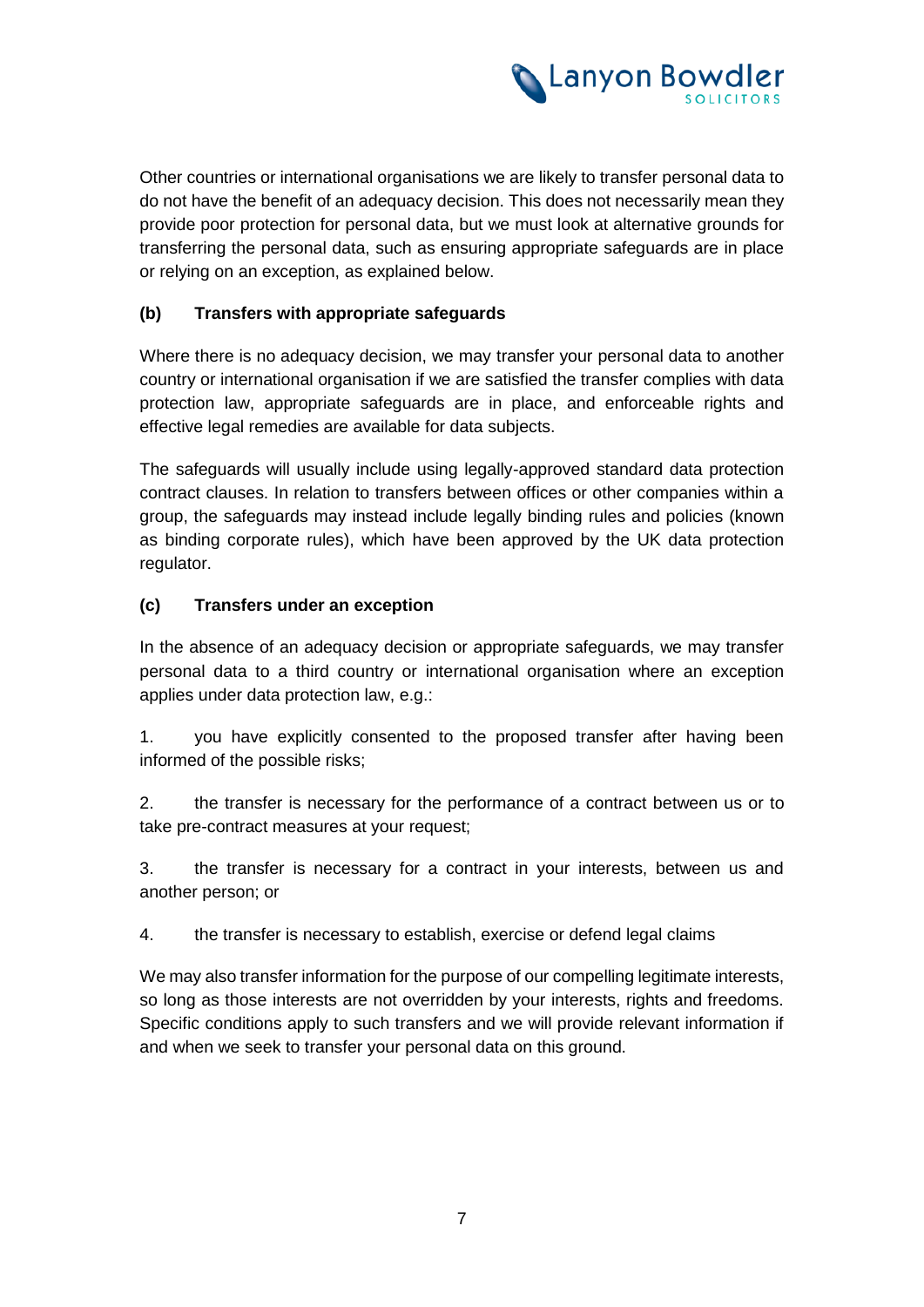

## 8. **WHERE INFORMATION MAY BE HELD**

Information may be held at our offices and those of third party agencies, service providers, representatives and agents as described above. Information may be transferred internationally to other countries around the world, including countries that do not have data protection laws equivalent to those in the UK, for the reasons described above.

We have appropriate security measures in place to prevent personal information from being accidentally lost, or used or accessed in an unauthorised way. We limit access to your personal information to those who have a genuine business need to know it. Those processing your information will do so only in an authorised manner and are subject to a duty of confidentiality.

We also have procedures in place to deal with any suspected data security breach. We will notify you and any applicable regulator of a suspected data security breach where we are legally required to do so.

# 9. **HOW LONG WE KEEP YOUR INFORMATION**

We keep your information during and after your custom with us for no longer than is necessary for the purposes for which the personal information is processed, including for the purposes of satisfying any legal, accounting, or reporting requirements.

To determine the appropriate retention period for personal data, we consider the amount, nature, and sensitivity of the personal data, the potential risk of harm from unauthorised use or disclosure of your personal data, the purposes for which we process your personal data and whether we can achieve those purposes through other means, and the applicable legal requirements. Further details on this are available in our Data Retention Schedule which you can request from us by contacting our Managing Partner (details below)

In some circumstances we may anonymise your personal information so that it can no longer be associated with you, in which case we may use such information without further notice to you.

# 10. **YOUR RIGHTS TO CORRECT AND ACCESS YOUR INFORMATION AND TO ASK FOR IT TO BE ERASED**

#### **Your rights in connection with personal information**

10.1 Under certain circumstances, by law you have the right to:

**Request access** to your personal information (commonly known as a "data subject access request"). This enables you to receive a copy of the personal information we hold about you and to check that we are lawfully processing it.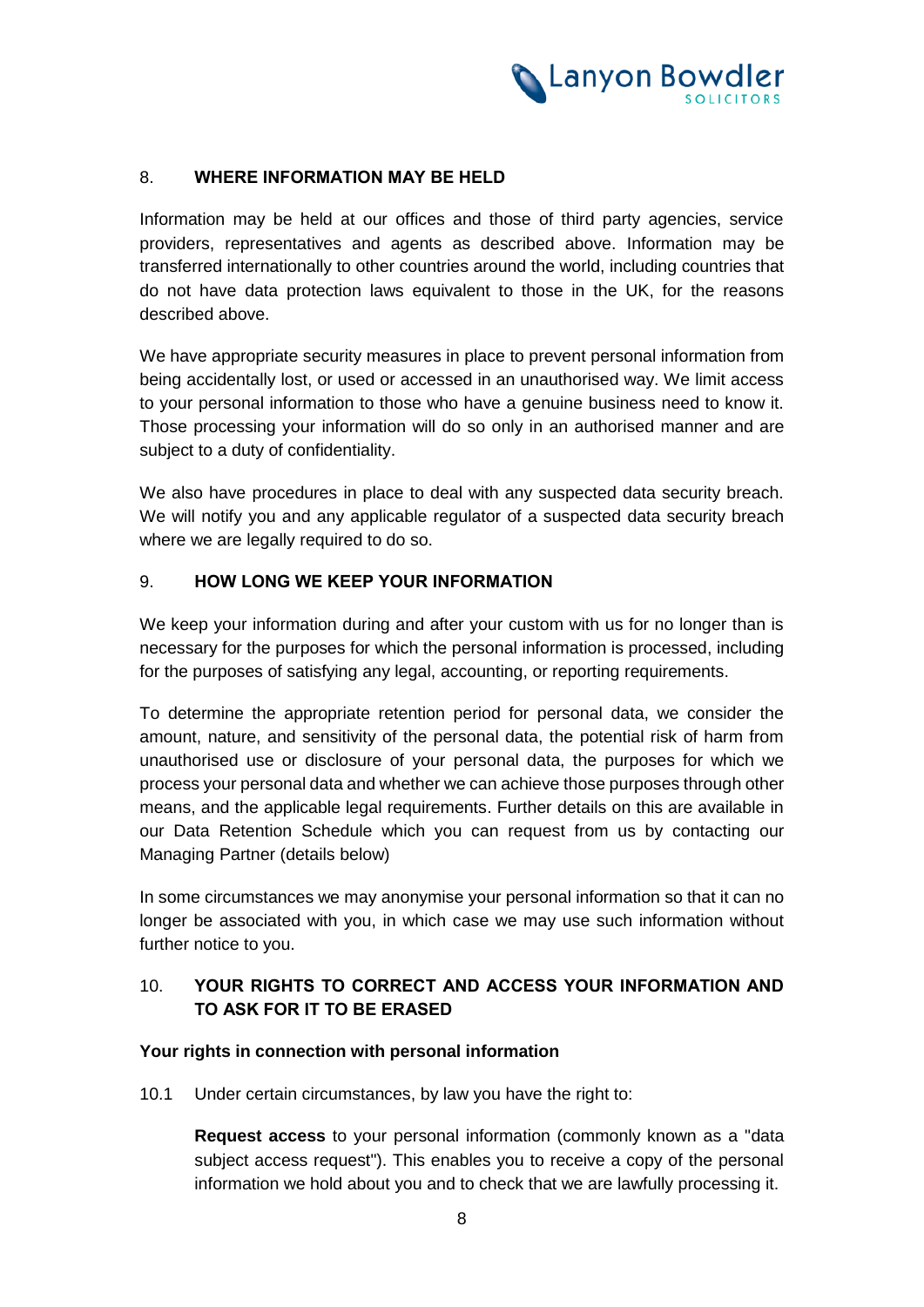

**Request correction** of the personal information that we hold about you. This enables you to have any incomplete or inaccurate information we hold about you corrected.

**Request erasure** of your personal information. This enables you to ask us to delete or remove personal information where there is no good reason for us continuing to process it. You also have the right to ask us to delete or remove your personal information where you have exercised your right to object to processing (see below).

**Object to processing** of your personal information where we are relying on a legitimate interest (or those of a third party) and there is something about your particular situation which makes you want to object to processing on this ground. You also have the right to object where we are processing your personal information for direct marketing purposes.

**Request the restriction of processing** of your personal information. This enables you to ask us to suspend the processing of personal information about you, for example if you want us to establish its accuracy or the reason for processing it.

**Request the transfer** of your personal information to another party.

**Withdraw consent at any time** where we are relying on consent to process your personal data. However, this will not affect the lawfulness of any processing carried out before you withdraw your consent. If you withdraw your consent, we may not be able to provide certain products or services to you. We will advise you if this is the case at the time you withdraw your consent

If you want to review, verify, correct or request erasure of your personal information, object to the processing of your personal data, or request that we transfer a copy of your personal information to another party, please contact in writing, by email or telephone using the details shown in paragraph [12](#page-9-0) below.

#### **No fee usually required**

10.2 You will not have to pay a fee to access your personal information (or to exercise any of the other rights). However, we may charge a reasonable fee if your request for access is clearly unfounded or excessive. Alternatively, we may refuse to comply with the request in such circumstances.